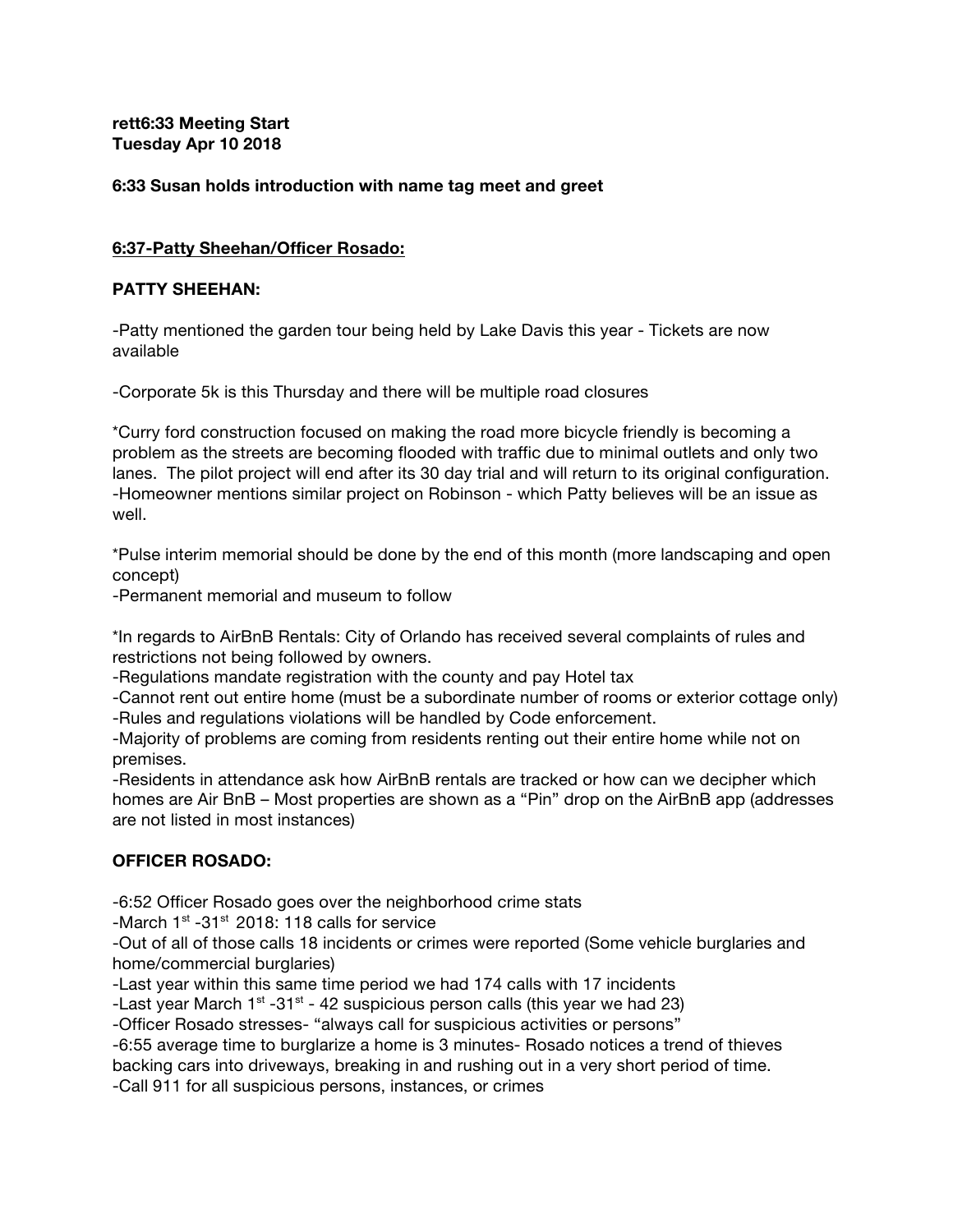-Only difference between 911 and the non-emergency number is 911 you cannot be put on hold

# -**Historic National Registry: 6:59 Richard Forbes - Historic Preservation officer Jeff Smith - Resident**

-Jeff Smith relays that the Lake Lawsona historic district has been working on becoming a national registered historic neighborhood.

- There are 511 homes in the historic district

- Major obstacle in moving forward was obtaining photographs of all involved homes
- Goal was to have this completed by April 30th and submit to the state
- Does not add an more regulation but it does offer benefits to commercial properties in the form of tax benefits/exemptions.
- 7:03 Richard Forbes takes the floor- the neighborhood has been a local historic district since 1994 and at some point someone had started the process and never finished. So much time has passed that new photos are needed -history and other requirements have already been met.

- True benefits are to commercial properties within Thornton park which is truly a part of the Lake Lawsona historic district (a 20% historic tax credit is given for renovations and improvements)

- Residents can find all of this information on the cities website in the historic preservation area

-Question and answer

7:10 PM -Question with historic district- questions about replacement of historic homes with larger new builds with additional structures. Historic protection: "how do we let this stuff happen?"

Richard- Many of these homes are reduced in size from original inception and many homebuilders want to make a boatload of money and build 750-800k homes. Write a strongly worded letter that will be submitted to the board. \*Is the board enforcing the rules\*

-important to show up at meetings and voice your opinion - non contributing structures can be torn down and replaced with new construction.

#### **-Sign Toppers:**

7:20 Lauren Petrullo

-Parts of our neighborhood are in the historic district

-Lawsona/Thornton street toppers placement

-1st District in Orlando with sign historic toppers

-About 30 different locations for possible sign toppers

-Some signs (about 4 have some obstruction the will not allow for sign toppers)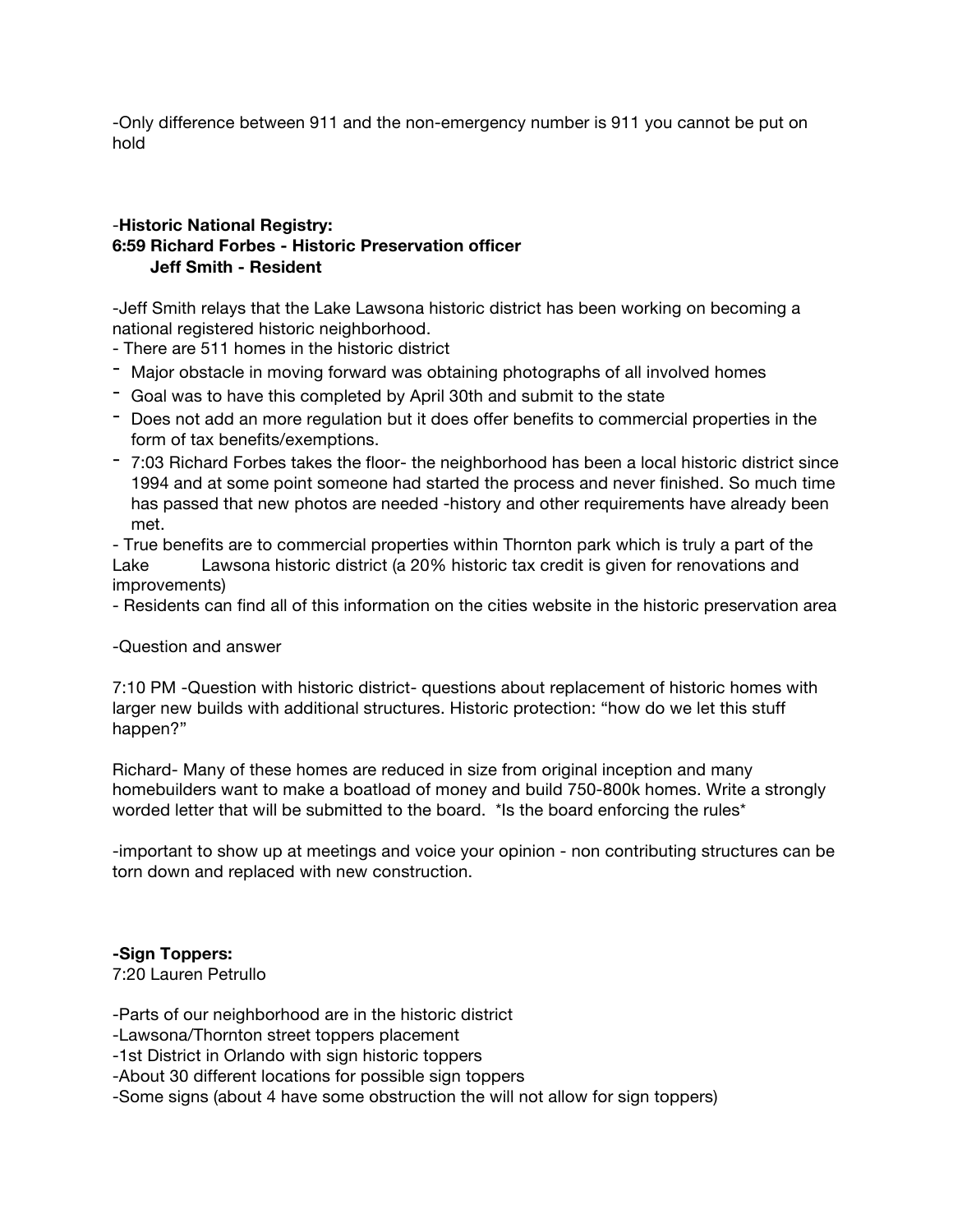- Patty Sheehan agrees to cover 2000 budget remaining for signage/install/maintenance
- Per Richard the signage could come down in cost due to previous estimates given had more expensive hardware- They must meet hurricane code.
- Made from aluminum -not bronze castings
- Motion to vote- Voted yes unanimously
- Sheehan states that ill in her office can be contacted for funds

# 7:29 PM- Introductions of new Board

Anne: volunteered to be on new board, veteran of the navy, loves this neighborhood

Susan: Lived in the neighborhood for many years- informs about logistics of meeting and mailing list

Dominic Damato: Treasury update - Balance is \$13629 excess funds of about \$5000 Transition to quickbooks for dues, etc Streamline payments (zelle, Papal, Venmo)

Jarrett Bradbury:

Susan Update: thanks Jeff strobe for installation of the flags and painted all of the light posts. - Jeff has been doing it since dec 2012.

-Purchased 65 new flags Jeff expects them to last 2 -3 years

-Spring cleanup was March 10th at Dickson Azalea assisted by the French club and 5 — neighbors as well as 15 neighbors.

- -Trimmed a lot of the foliage in the waterways
- Ran into surfacing issues on the courts within the park and creek water erosion
- Storm drain division working on possibility of water structure sign within the neighborhood

-

7:40 Susan mentions porch prowl - Beergarten meetup in the works

\*Please use suggestion box or reach out to us via website/email

Susan Future event Ideas Fall picnic New sign dedication ceremony/party

7:46- Board mentions the need to move the blue neighborhood sign (LLFC) -must be relocated and this will require a vote Central/Hampton - 15 votes East Washington and Glenwood - 1 vote N Ferncreek and E Jefferson - 1 vote